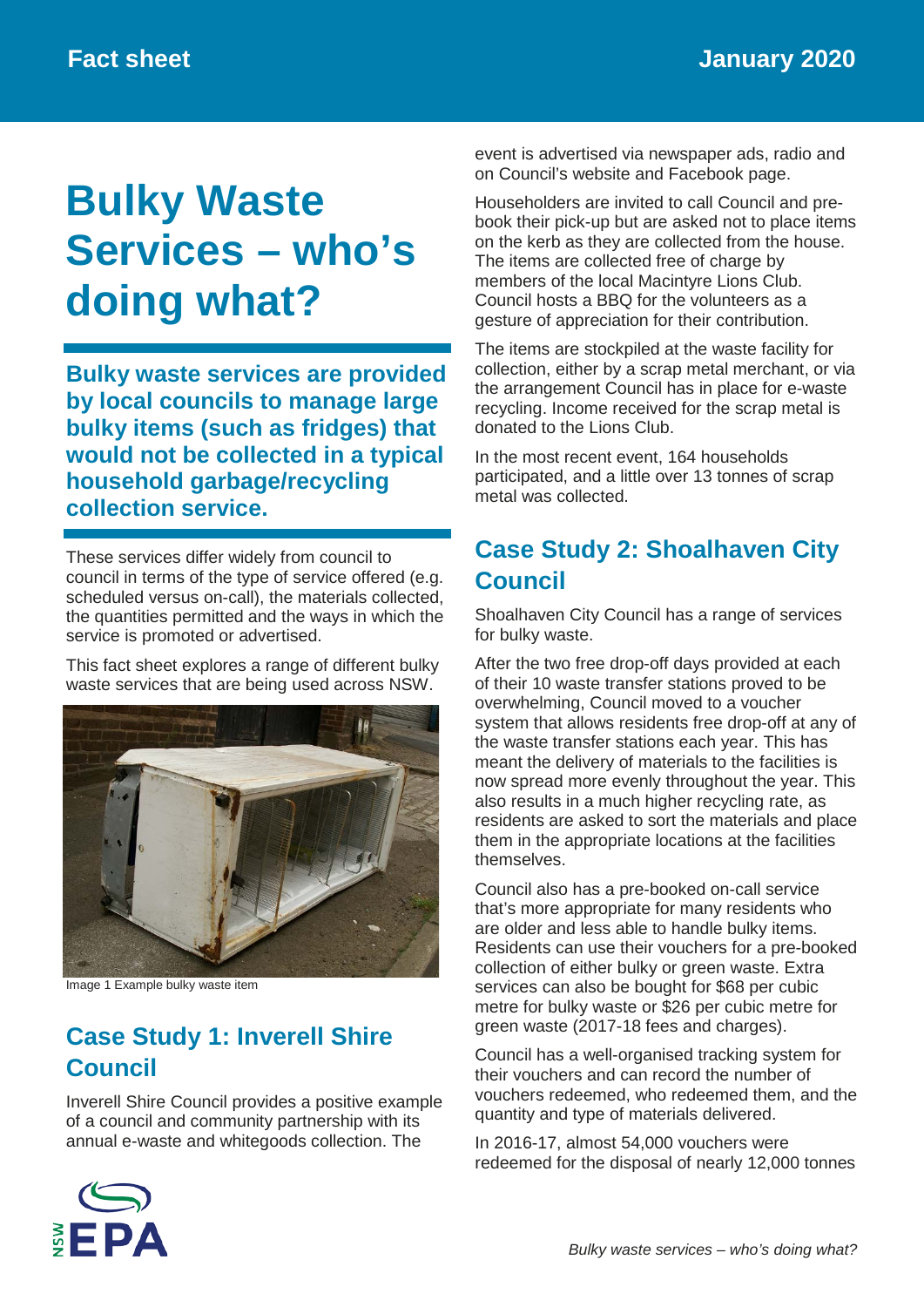of materials. Recyclable materials accounted for 42% while bulky waste was 38%. This is a high recycling rate.

#### **Case Study 3: Georges River Council**

Georges River Council in metropolitan Sydney, has introduced a monitoring process to address the issue of non-compliant bulky waste materials left for Council collection.

A waste field officer inspects the materials and leaves a note if they are over-sized or noncompliant, asking the resident to remove these items from the kerbside, and to make their own arrangements.

After the collection, the officer returns, checks what's left behind and ticks off each street. If the waste is still there the following week the officer will speak with the householder and warn them. They may even be issued with a clean-up notice or fine.

Mobile surveillance cameras have also been set up at dumping hotspots, especially in front of unit buildings, where passing traffic adds to the existing pile. This has proved successful. In one case, 18 people were interviewed and warned.

### **Case Study 4: Fairfield City Council**

Fairfield City Council holds a large-scale annual spring clean bulky waste drop-off event at the Fairfield showground. Eight garbage contractor trucks and 30 Council staff are involved. Householders can bring anything that Council normally collects from the kerbside. Only cars, utes or trailers are accepted. Trucks are not allowed.

The event allows Council to separate mattresses, metal, and e-waste for recycling, and any other types of materials are disposed of. Council hires plant and equipment from its regular bulky waste contractor, as well as using its own.

At the 2017 event, 1,500 vehicles attended and almost 100 tonnes of materials were collected: This included 35 tonnes of e-waste, metals and whitegoods, six tonnes of mattresses, and 55 tonnes of green waste.



Image 2 Example bulky waste item

# **Case Study 5: Lane Cove Municipal Council**

In 2015, Lane Cove Council spent over \$16,000 cleaning up 254 separate kerbside dumping incidents. Almost two-thirds of these happened at multi-unit dwellings and Council received regular community complaints regarding street amenity. Council undertook a project to encourage residents not to dump and instead use the cleanup service.

With support from the EPA's Better Waste and Recycling Fund, a project officer worked with strata and property managers to distribute information about Council services. Free promotional materials were offered for display inside buildings, and Council audited building displays to ensure all residents received information. Other promotions included waste branded envelopes distributed with rates notices, resources sent with Section 94 certificates, and Council and community websites. Real estate agents in Lane Cove were provided with promotional materials to distribute with new rental agreements.

A three day per week program of patrolling hotspots allowed immediate interventions on dumping incidents and provided real time feedback to the community. Illegally dumped material stickers and tape were applied to new illegal dumping incidents. 'Under investigation' flyers were distributed to letterboxes nearby.

After 18 months, the project had resulted in 85% fewer illegal dumping incidents in the targeted hotspot areas compared to 2015 figures.